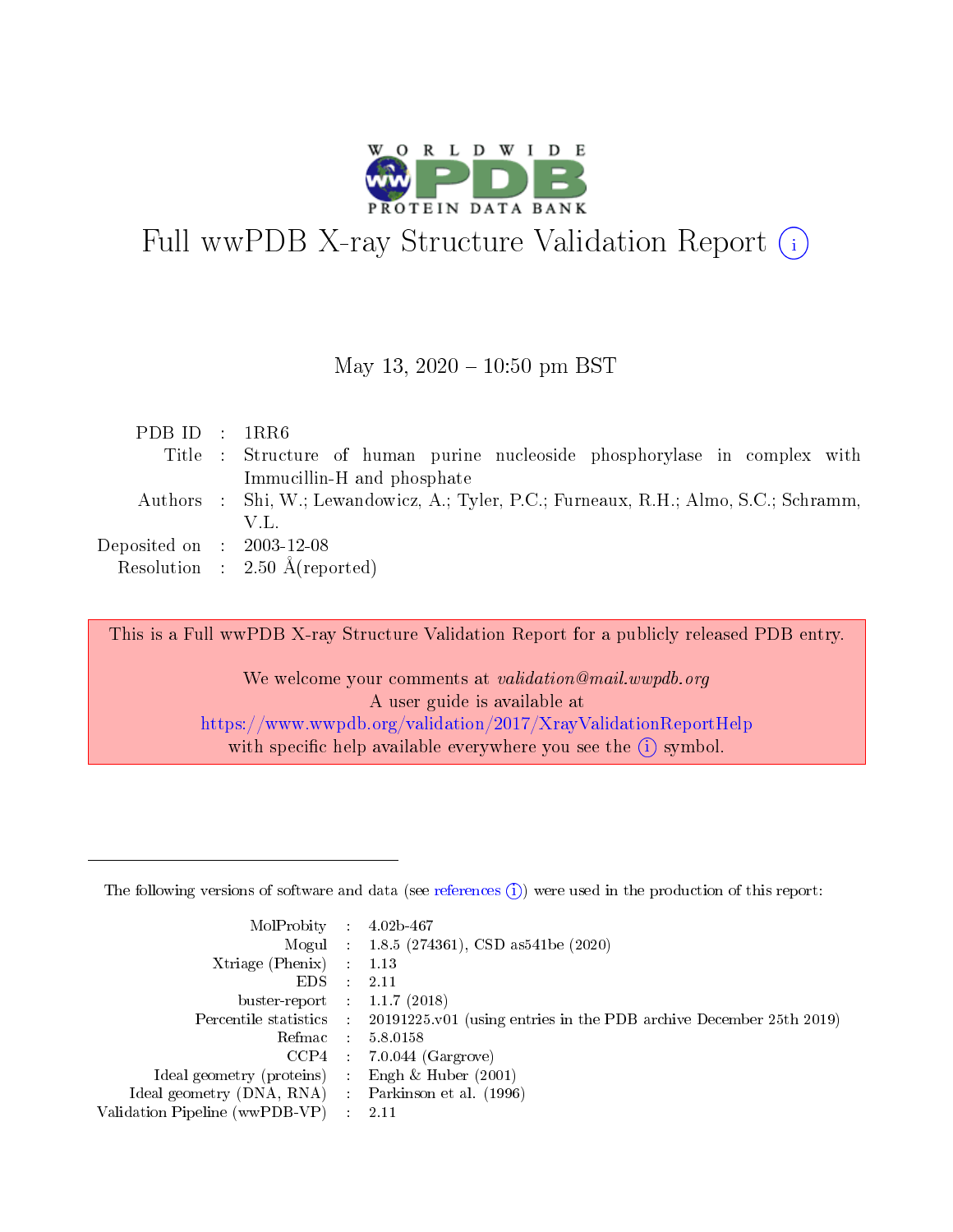# 1 [O](https://www.wwpdb.org/validation/2017/XrayValidationReportHelp#overall_quality)verall quality at a glance  $(i)$

The following experimental techniques were used to determine the structure: X-RAY DIFFRACTION

The reported resolution of this entry is 2.50 Å.

Percentile scores (ranging between 0-100) for global validation metrics of the entry are shown in the following graphic. The table shows the number of entries on which the scores are based.



| Metric                | Whole archive<br>$(\#\mathrm{Entries})$ | Similar resolution<br>$(\#\text{Entries},\, \text{resolution}\; \text{range}(\textup{\AA}))$ |  |  |
|-----------------------|-----------------------------------------|----------------------------------------------------------------------------------------------|--|--|
| $R_{free}$            | 130704                                  | $4661 (2.50 - 2.50)$                                                                         |  |  |
| Clashscore            | 141614                                  | $5346$ $(2.50-2.50)$                                                                         |  |  |
| Ramachandran outliers | 138981                                  | $5231 (2.50 - 2.50)$                                                                         |  |  |
| Sidechain outliers    | 138945                                  | $5233(2.50-2.50)$                                                                            |  |  |
| RSRZ outliers         | 127900                                  | $4559(2.50-2.50)$                                                                            |  |  |

The table below summarises the geometric issues observed across the polymeric chains and their fit to the electron density. The red, orange, yellow and green segments on the lower bar indicate the fraction of residues that contain outliers for  $>=3, 2, 1$  and 0 types of geometric quality criteria respectively. A grey segment represents the fraction of residues that are not modelled. The numeric value for each fraction is indicated below the corresponding segment, with a dot representing fractions <=5% The upper red bar (where present) indicates the fraction of residues that have poor fit to the electron density. The numeric value is given above the bar.

| Mol       | $\sim$ 1<br>hain | Length | Quality of chain |     |     |
|-----------|------------------|--------|------------------|-----|-----|
|           |                  |        | 8%               |     |     |
| <u>д.</u> | . .              | 289    | 73%              | 22% | . . |

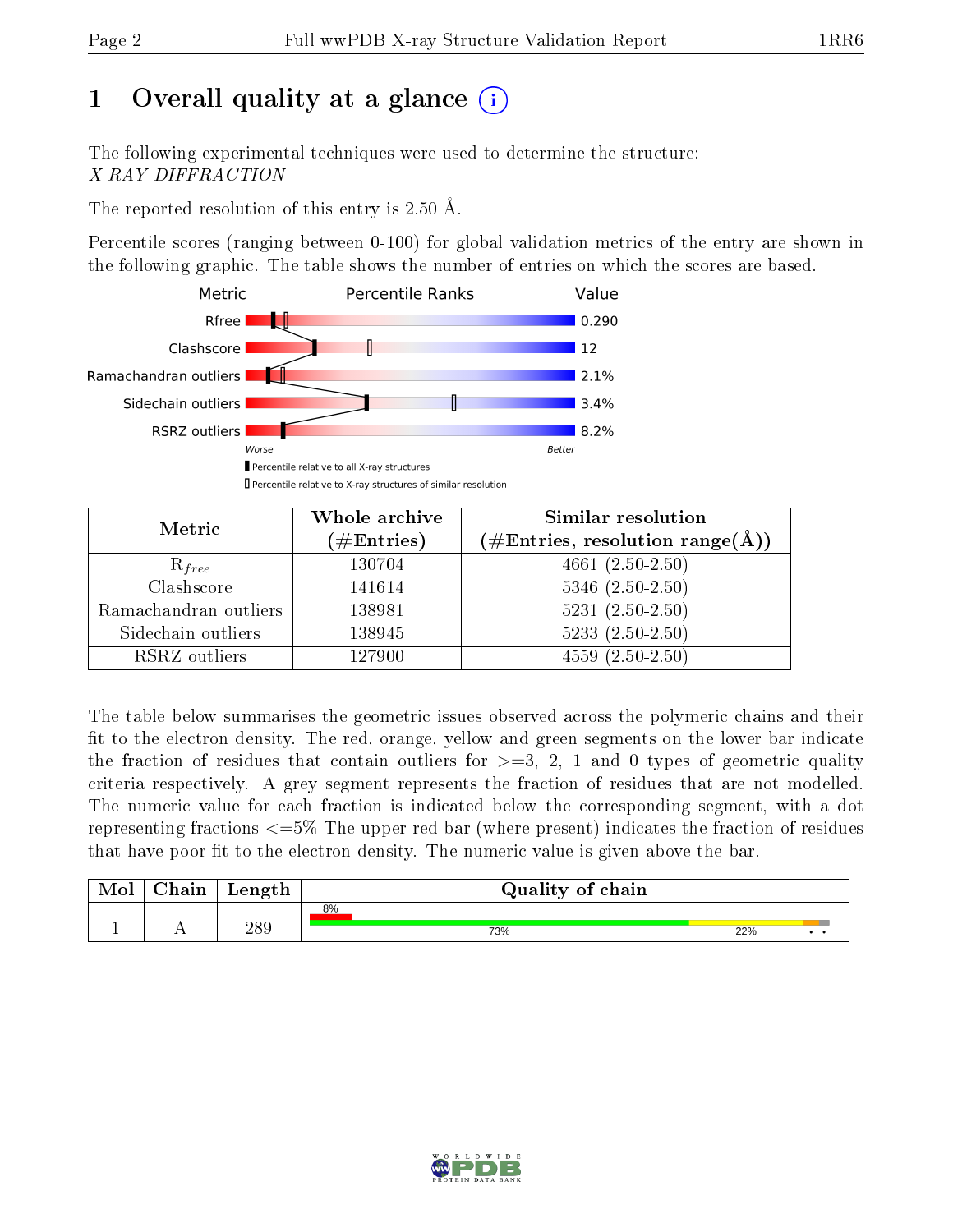# 2 Entry composition  $\left( \cdot \right)$

There are 4 unique types of molecules in this entry. The entry contains 2264 atoms, of which 0 are hydrogens and 0 are deuteriums.

In the tables below, the ZeroOcc column contains the number of atoms modelled with zero occupancy, the AltConf column contains the number of residues with at least one atom in alternate conformation and the Trace column contains the number of residues modelled with at most 2 atoms.

Molecule 1 is a protein called Purine nucleoside phosphorylase.

| Mol | Chain | Residues | Atoms         |      |      |     |    | $\text{ZeroOcc} \mid \text{AltConf} \mid$ | $\operatorname{Trace}$ $\mid$ |
|-----|-------|----------|---------------|------|------|-----|----|-------------------------------------------|-------------------------------|
|     |       | 282      | Totar<br>2206 | .403 | -387 | 401 | 15 |                                           |                               |

• Molecule 2 is PHOSPHATE ION (three-letter code: PO4) (formula:  $O_4P$ ).



|  | Mol   Chain   Residues | Atoms          | $ZeroOcc \   \$ AltConf |
|--|------------------------|----------------|-------------------------|
|  |                        | Total O P<br>5 |                         |
|  |                        | Total O P<br>5 |                         |
|  |                        | Total O P<br>5 |                         |

 Molecule 3 is 1,4-DIDEOXY-4-AZA-1-(S)-(9-DEAZAHYPOXANTHIN-9-YL)-D-RIBITOL (three-letter code: IMH) (formula:  $C_{11}H_{14}N_4O_4$ ).

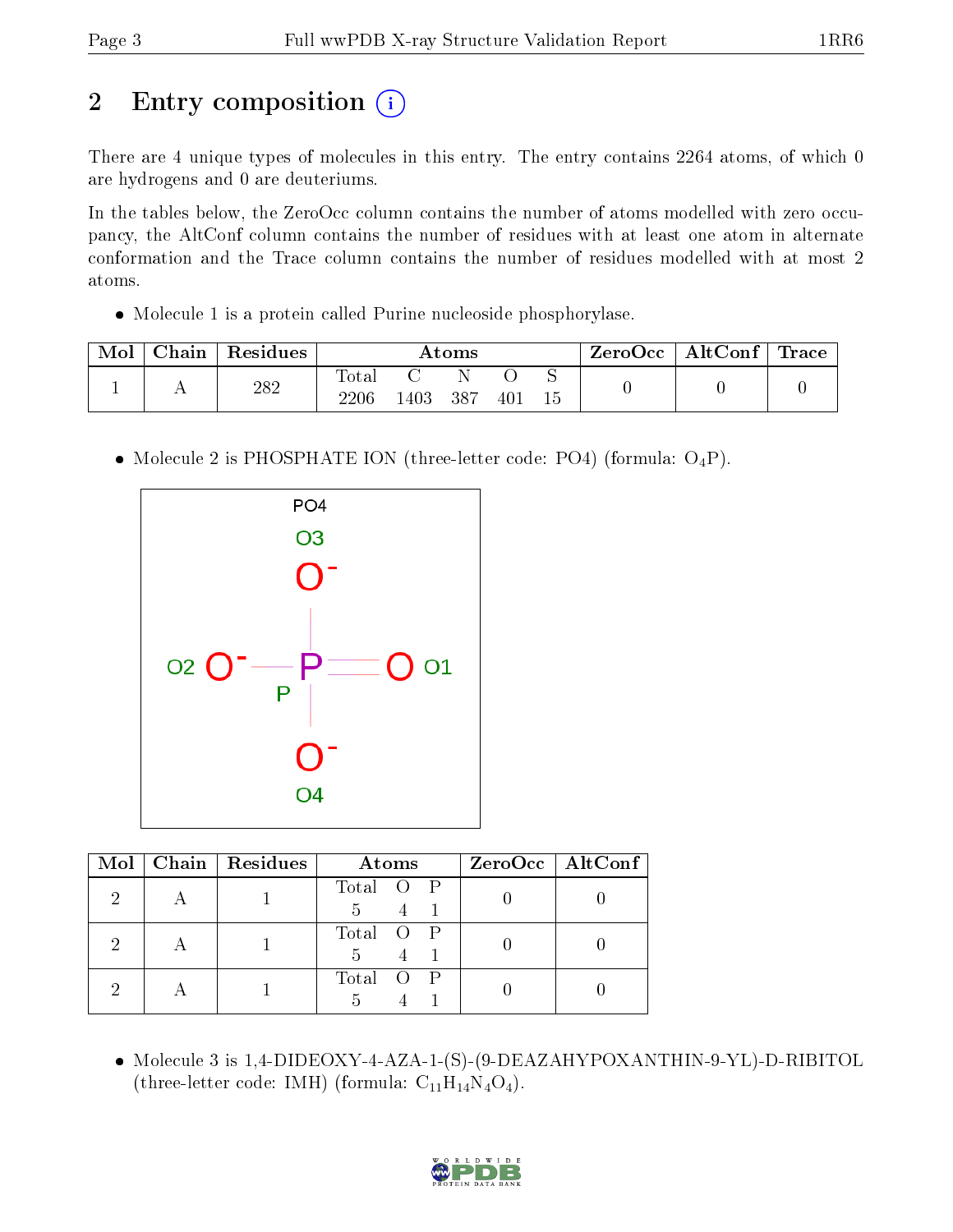

|  | $\text{Mol}$   Chain   Residues | Atoms     |  |  |  | $ZeroOcc \   \$ AltConf |
|--|---------------------------------|-----------|--|--|--|-------------------------|
|  |                                 | Total C N |  |  |  |                         |
|  |                                 |           |  |  |  |                         |

Molecule 4 is water.

|  | $Mol$   Chain   Residues | Atoms | $ZeroOcc \mid AltConf \mid$ |
|--|--------------------------|-------|-----------------------------|
|  |                          | Total |                             |

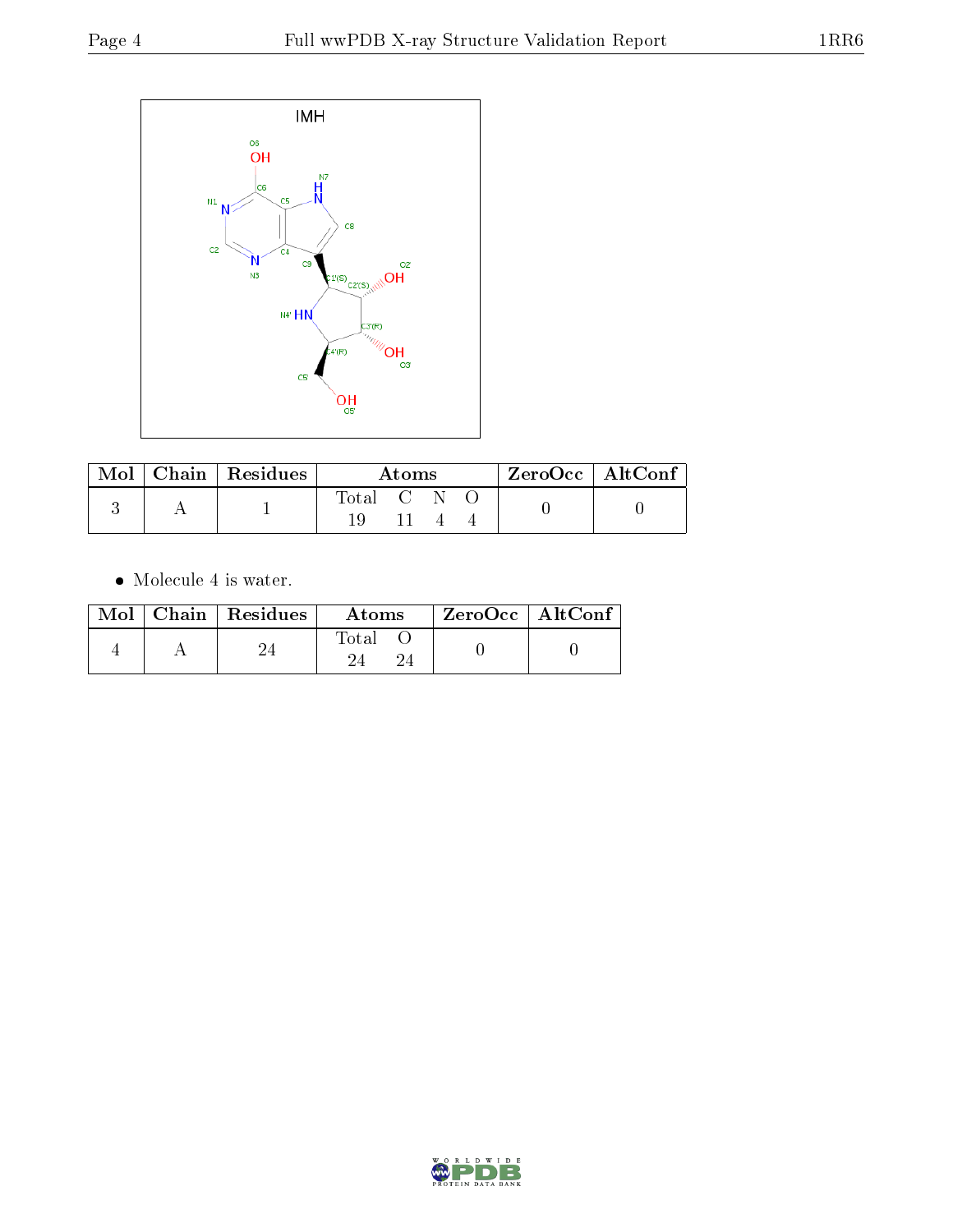# 3 Residue-property plots  $(i)$

These plots are drawn for all protein, RNA and DNA chains in the entry. The first graphic for a chain summarises the proportions of the various outlier classes displayed in the second graphic. The second graphic shows the sequence view annotated by issues in geometry and electron density. Residues are color-coded according to the number of geometric quality criteria for which they contain at least one outlier: green  $= 0$ , yellow  $= 1$ , orange  $= 2$  and red  $= 3$  or more. A red dot above a residue indicates a poor fit to the electron density (RSRZ  $> 2$ ). Stretches of 2 or more consecutive residues without any outlier are shown as a green connector. Residues present in the sample, but not in the model, are shown in grey.



• Molecule 1: Purine nucleoside phosphorylase

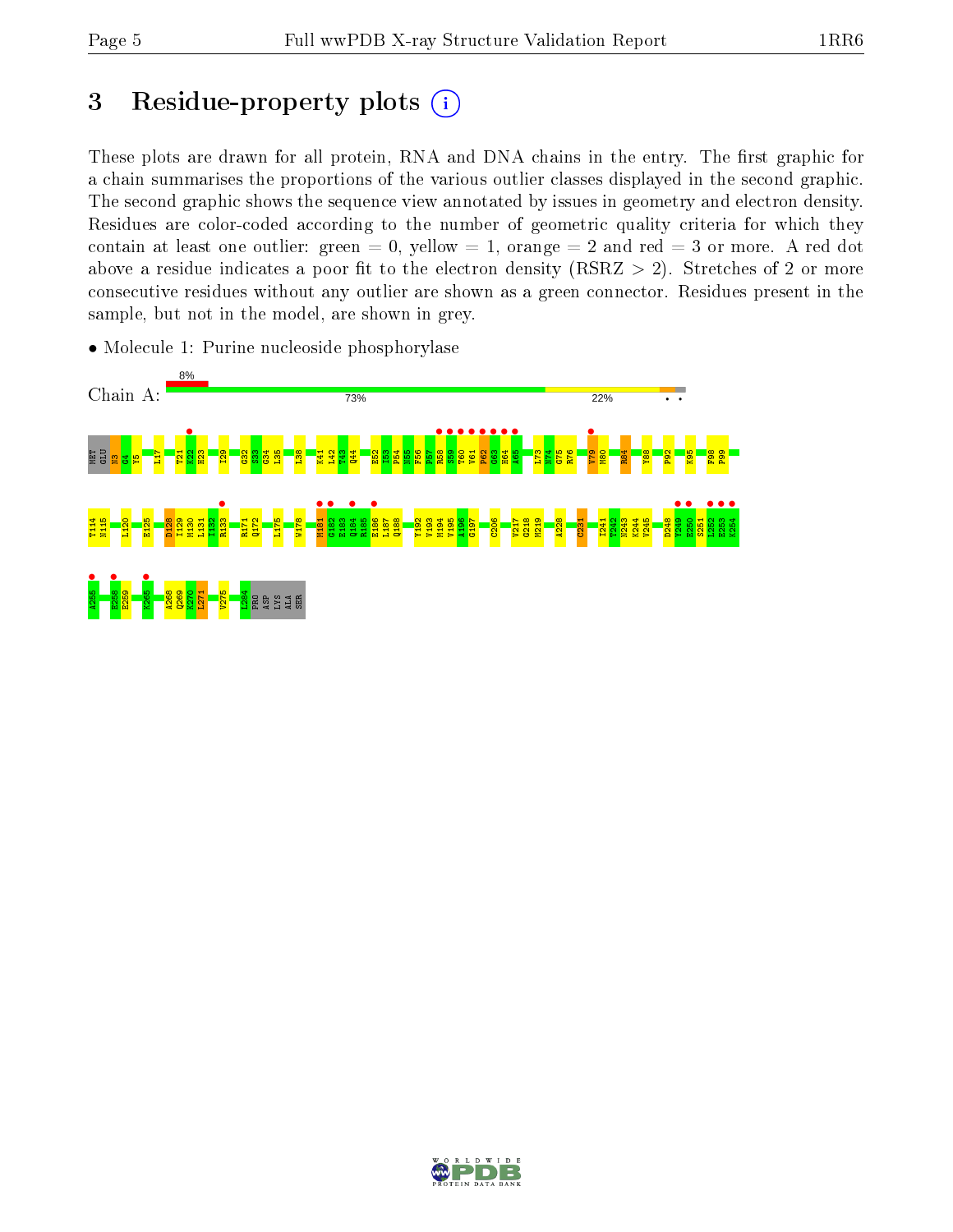# 4 Data and refinement statistics  $(i)$

| Property                                                             | Value                                                                                                                        | Source     |
|----------------------------------------------------------------------|------------------------------------------------------------------------------------------------------------------------------|------------|
| Space group                                                          | H 3 2                                                                                                                        | Depositor  |
| Cell constants                                                       | $142.35\text{\AA}$<br>142.35Å<br>$167.66\text{\AA}$                                                                          | Depositor  |
| a, b, c, $\alpha$ , $\beta$ , $\gamma$                               | $90.00^\circ$<br>$90.00^\circ$<br>$120.00^{\circ}$                                                                           |            |
| Resolution $(\AA)$                                                   | $\overline{20.00}$<br>2.50<br>$\frac{1}{2}$                                                                                  | Depositor  |
|                                                                      | 19.86<br>2.50<br>$\frac{1}{2}$                                                                                               | <b>EDS</b> |
| % Data completeness                                                  | $81.5(20.00-2.50)$                                                                                                           | Depositor  |
| (in resolution range)                                                | 85.9 (19.86-2.50)                                                                                                            | <b>EDS</b> |
| $R_{merge}$                                                          | (Not available)                                                                                                              | Depositor  |
| $\mathcal{R}_{\underline{sym}}$                                      | 0.05                                                                                                                         | Depositor  |
| $\sqrt{I/\sigma(I)} > 1$                                             | $\overline{3.37}$ (at 2.50Å)                                                                                                 | Xtriage    |
| Refinement program                                                   | $CNS$ 1.0                                                                                                                    | Depositor  |
| $R, R_{free}$                                                        | 0.243<br>0.284                                                                                                               | Depositor  |
|                                                                      | 0.248<br>0.290                                                                                                               | DCC        |
| $R_{free}$ test set                                                  | $1927$ reflections $(9.86\%)$                                                                                                | wwPDB-VP   |
| Wilson B-factor $(A^2)$                                              | 52.1                                                                                                                         | Xtriage    |
| Anisotropy                                                           | 0.078                                                                                                                        | Xtriage    |
| Bulk solvent $k_{sol}(e/\mathring{A}^3)$ , $B_{sol}(\mathring{A}^2)$ | $0.39$ , $52.3$                                                                                                              | <b>EDS</b> |
| L-test for twinning <sup>2</sup>                                     | $\langle  L  \rangle = 0.50, \langle L^2 \rangle = 0.34$                                                                     | Xtriage    |
|                                                                      | 0.029 for $-2/3$ <sup>*</sup> h $-1/3$ <sup>*</sup> k $+2/3$ <sup>*</sup> l, $-1/3$ <sup>*</sup> h $-2/3$ <sup>*</sup> k $-$ |            |
|                                                                      | $2/3*1,2/3*h-2/3*k+1/3*1$                                                                                                    |            |
| Estimated twinning fraction                                          | 0.019 for $-h, 1/3*h-1/3*k+2/3*1, 2/3*h+4/3*$                                                                                | Xtriage    |
|                                                                      | $k+1/3*1$                                                                                                                    |            |
|                                                                      | 0.017 for $-1/3*h+1/3*k-2/3'l,-k,-4/3*h-2/3$<br>$*k+1/3*1$                                                                   |            |
| $F_o, F_c$ correlation                                               | 0.91                                                                                                                         | <b>EDS</b> |
| Total number of atoms                                                | 2264                                                                                                                         | wwPDB-VP   |
| Average B, all atoms $(A^2)$                                         | $57.0\,$                                                                                                                     | wwPDB-VP   |
|                                                                      |                                                                                                                              |            |

Xtriage's analysis on translational NCS is as follows: The largest off-origin peak in the Patterson function is  $3.33\%$  of the height of the origin peak. No significant pseudotranslation is detected.

<sup>&</sup>lt;sup>2</sup>Theoretical values of  $\langle |L| \rangle$ ,  $\langle L^2 \rangle$  for acentric reflections are 0.5, 0.333 respectively for untwinned datasets, and 0.375, 0.2 for perfectly twinned datasets.



<span id="page-5-1"></span><span id="page-5-0"></span><sup>1</sup> Intensities estimated from amplitudes.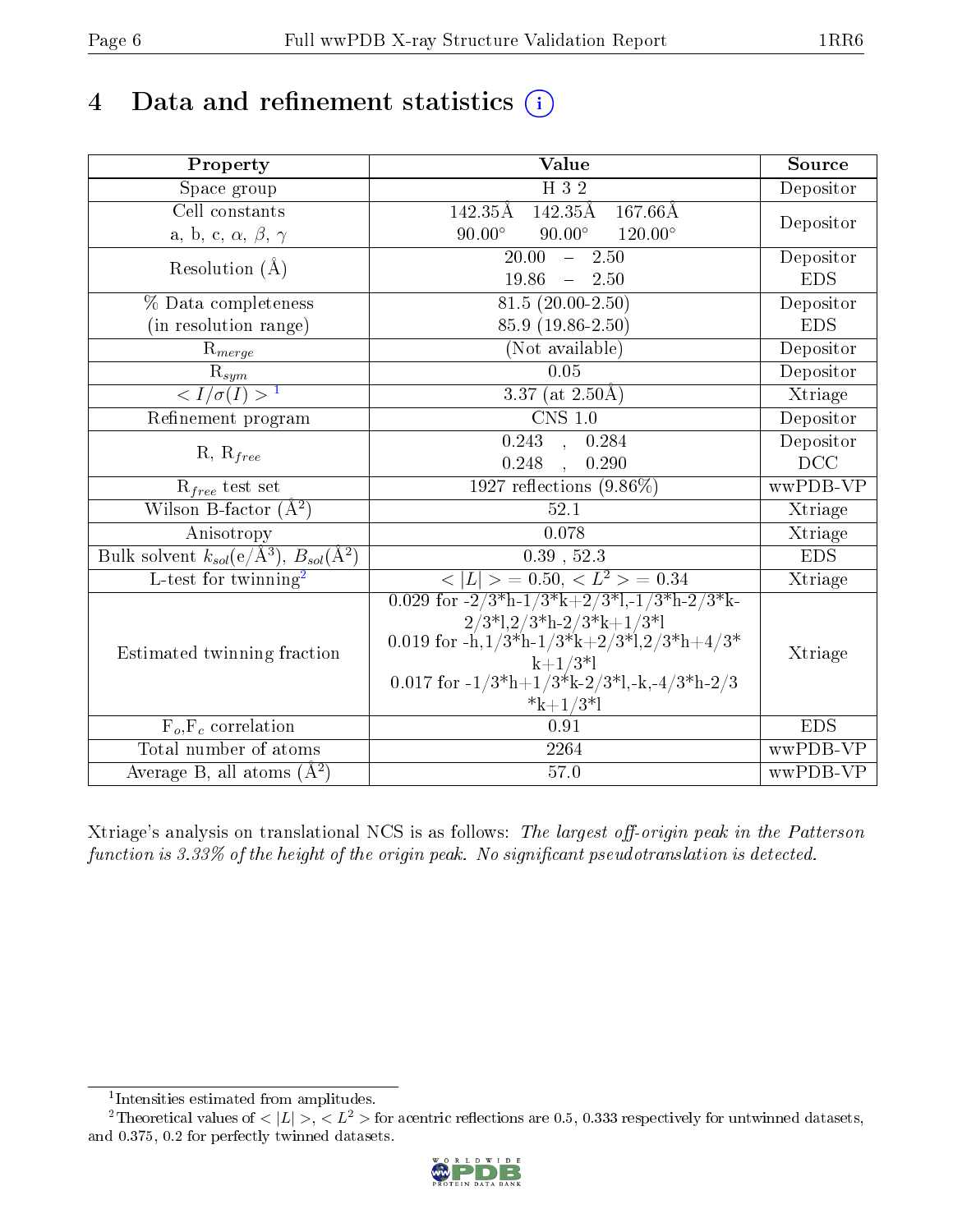# 5 Model quality  $(i)$

### 5.1 Standard geometry  $\overline{()}$

Bond lengths and bond angles in the following residue types are not validated in this section: IMH, PO4

The Z score for a bond length (or angle) is the number of standard deviations the observed value is removed from the expected value. A bond length (or angle) with  $|Z| > 5$  is considered an outlier worth inspection. RMSZ is the root-mean-square of all Z scores of the bond lengths (or angles).

|  | $Mol$   Chain |      | Bond lengths                    | Bond angles |        |  |
|--|---------------|------|---------------------------------|-------------|--------|--|
|  |               |      | RMSZ $ #Z  > 5$ RMSZ $ #Z  > 5$ |             |        |  |
|  |               | 0.42 | 0/2257                          | 0.64        | 0/3054 |  |

There are no bond length outliers.

There are no bond angle outliers.

There are no chirality outliers.

There are no planarity outliers.

### 5.2 Too-close contacts  $(i)$

In the following table, the Non-H and H(model) columns list the number of non-hydrogen atoms and hydrogen atoms in the chain respectively. The H(added) column lists the number of hydrogen atoms added and optimized by MolProbity. The Clashes column lists the number of clashes within the asymmetric unit, whereas Symm-Clashes lists symmetry related clashes.

|  |      |      |       | Mol   Chain   Non-H   H(model)   H(added)   Clashes   Symm-Clashes |
|--|------|------|-------|--------------------------------------------------------------------|
|  | 2206 | 2183 | $5^3$ |                                                                    |
|  |      |      |       |                                                                    |
|  |      |      |       |                                                                    |
|  |      |      |       |                                                                    |
|  | 2264 | 2196 |       |                                                                    |

The all-atom clashscore is defined as the number of clashes found per 1000 atoms (including hydrogen atoms). The all-atom clashscore for this structure is 12.

All (54) close contacts within the same asymmetric unit are listed below, sorted by their clash magnitude.

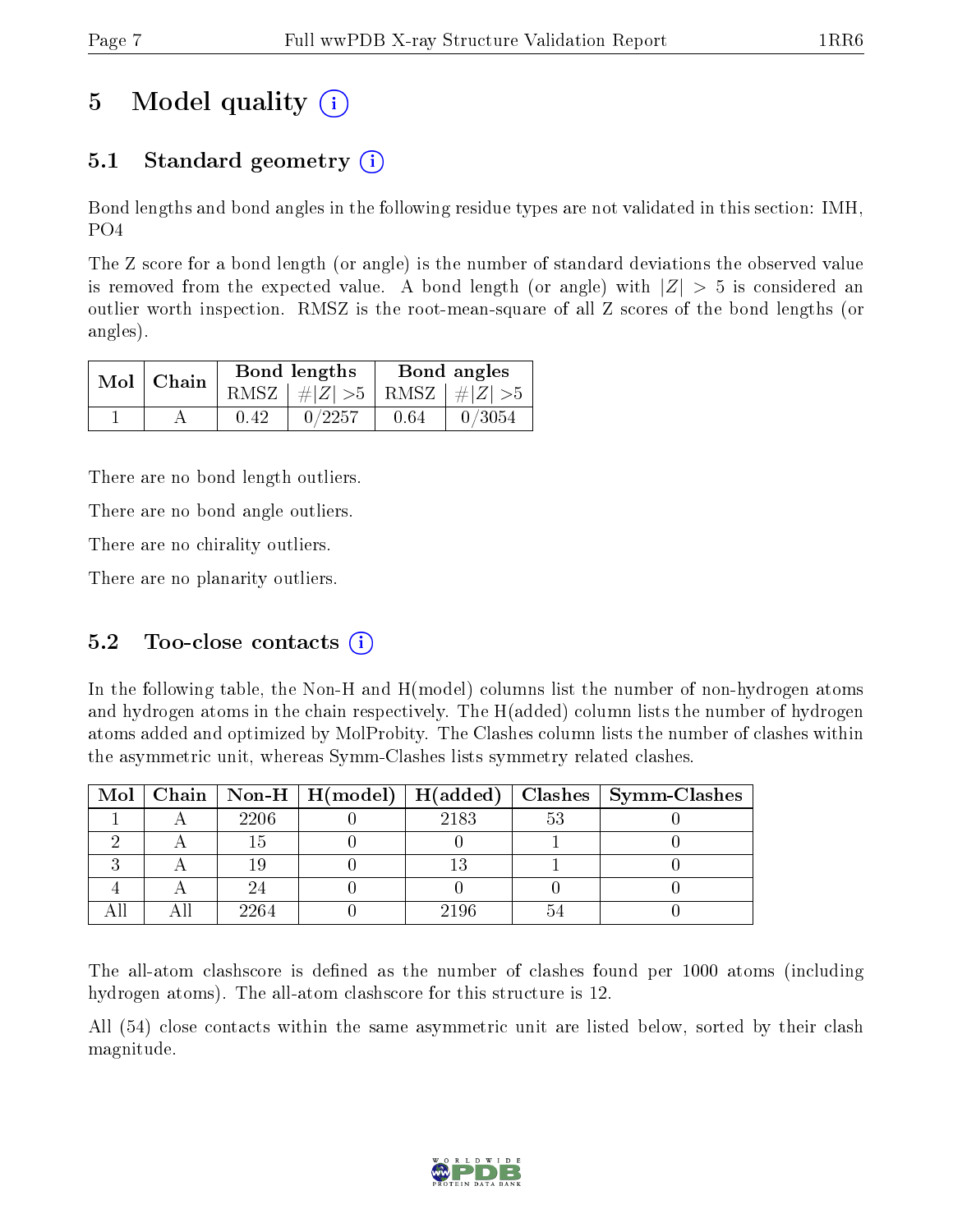| Atom-1               | Atom-2                                    | Interatomic    | Clash         |  |
|----------------------|-------------------------------------------|----------------|---------------|--|
|                      |                                           | distance $(A)$ | overlap $(A)$ |  |
| 1: A:61:VAL: N       | 1: A:62: PRO:HD3                          | 2.00           | 0.75          |  |
| 1: A: 120: LEU: HD23 | 1: A:245: VAL:HG21                        | 1.76           | 0.67          |  |
| 1:A:35:LEU:HB3       | 1: A:271:LEU:HD22                         | 1.76           | 0.67          |  |
| 1: A: 35: LEU: HD22  | 1:A:271:LEU:HD13                          | 1.77           | 0.66          |  |
| 1: A:38:LEU:HB3      | 1: A:80:MET:HE1                           | 1.79           | 0.64          |  |
| 1:A:133:ARG:HG3      | 1: A:171:ARG:NH1                          | 2.14           | 0.62          |  |
| 1:A:29:ILE:HD12      | 1: A:80:MET:HE3                           | 1.86           | 0.57          |  |
| 1:A:3:ASN:ND2        | 1: A: 5: TYR:H                            | 2.02           | 0.56          |  |
| 1:A:84:ARG:HD2       | 2:A:401:PO4:O2                            | 2.05           | 0.56          |  |
| 1: A:206: CYS:SG     | 1:A:245:VAL:HB                            | 2.47           | 0.55          |  |
| 1: A: 125: GLU: OE2  | 1: A:244: LYS: HD2                        | 2.08           | $0.54\,$      |  |
| 1:A:92:PRO:HD2       | 1: A:95: LYS: HD2                         | 1.90           | 0.54          |  |
| 1: A:88: TYR:CD2     | 1: A:219:MET:HE3                          | 2.44           | 0.53          |  |
| 1: A:178:TRP:O       | $1:\overline{A}:181:\text{MET:HB2}$       | 2.10           | 0.52          |  |
| 1:A:133:ARG:HG3      | 1: A:171: ARG:HH11                        | 1.76           | 0.51          |  |
| 1: A:42:LEU:CD2      | 1:A:73:LEU:HB2                            | 2.41           | 0.51          |  |
| 1:A:3:ASN:HD22       | 1: A:3: ASN:C                             | 2.14           | 0.50          |  |
| 1:A:23:HIS:HE1       | 1: A:44: GLN:O                            | 1.94           | 0.50          |  |
| 1: A:61:VAL: N       | 1:A:62:PRO:CD                             | 2.70           | 0.49          |  |
| 1: A: 130: MET: HA   | 1: A: 188: GLN: HB2                       | 1.93           | 0.49          |  |
| 1:A:243:ASN:HB3      | 1: A:259: GLU:OE1                         | 2.12           | 0.48          |  |
| 1: A:61: VAL:HG13    | 1: A:64: HIS: CE1                         | 2.49           | 0.48          |  |
| 1: A:79: VAL:HG13    | 1:A:79:VAL:O                              | 2.13           | 0.48          |  |
| 1: A: 75: GLY: O     | 1: A:76: ARG: HG2                         | 2.14           | 0.47          |  |
| 1:A:228:ALA:O        | 1: A:231: CYS:HB2                         | 2.15           | 0.46          |  |
| 1: A:35: LEU:HD13    | 1:A:271:LEU:HD21                          | 1.96           | 0.46          |  |
| 1:A:131:LEU:HD21     | 1:A:171:ARG:HA                            | 1.97           | 0.46          |  |
| 1:A:35:LEU:HB3       | 1: A:271:LEU:CD2                          | 2.45           | 0.46          |  |
| 1:A:35:LEU:HD12      | 1: A:114:THR:OG1                          | 2.15           | 0.46          |  |
| 1:A:35:LEU:HD22      | 1:A:271:LEU:CD1                           | 2.46           | 0.45          |  |
| 1:A:17:LEU:O         | 1: A:21:THR:HG22                          | 2.17           | 0.44          |  |
| 1:A:172:GLN:HA       | 1:A:175:LEU:HD12                          | 1.98           | 0.44          |  |
| 1: A:271: LEU:O      | 1: A:275: VAL:HG23                        | 2.17           | 0.44          |  |
| 3:A:300:IMH:N3       | 3: A:300: IMH:H2'                         | 2.33           | 0.44          |  |
| 1:A:32:GLY:HA3       | $1:A:115:\overline{\text{ASN:H}\text{A}}$ | 2.00           | 0.43          |  |
| 1:A:128:ASP:O        | 1:A:129:ILE:HD13                          | 2.18           | 0.43          |  |
| 1: A: 188: GLN: HE21 | 1: A: 188: GLN: HA                        | 1.83           | 0.43          |  |
| 1: A:61:VAL:HG12     | 1: A:61:VAL:O                             | 2.18           | 0.43          |  |
| 1: A:52: GLU:O       | 1:A:54:PRO:HD3                            | 2.20           | 0.42          |  |
| 1:A:131:LEU:HD23     | 1:A:171:ARG:HG2                           | 2.01           | 0.42          |  |
| 1: A: 192: TYR: OH   | 1: A:218: GLY:HA3                         | 2.19           | 0.42          |  |
| 1: A:248: ASP:OD1    | 1:A:251:SER:HB2                           | 2.20           | 0.42          |  |

Continued on next page...

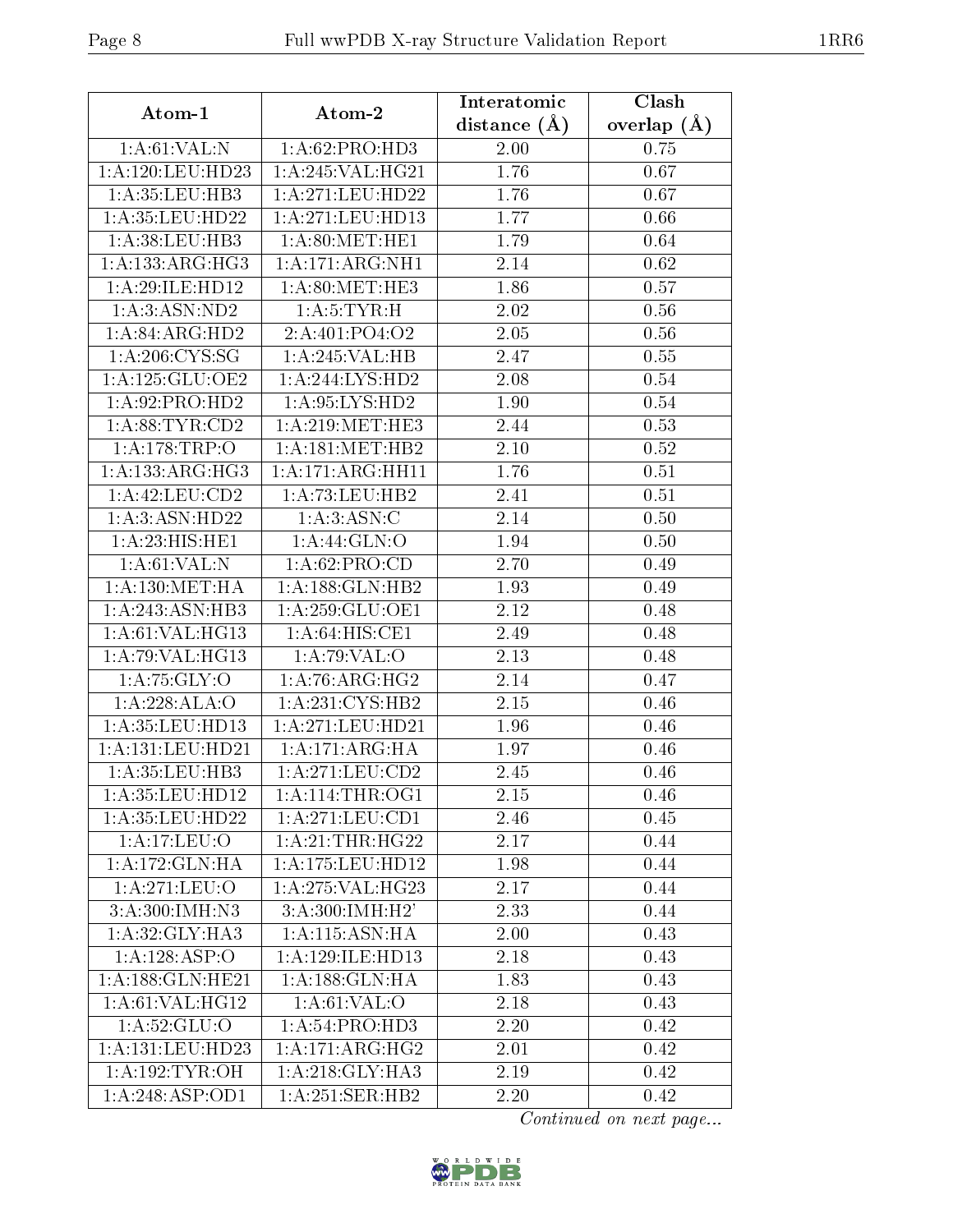| Atom-1               | Atom-2               | Interatomic<br>distance $(A)$ | Clash<br>overlap $(A)$ |
|----------------------|----------------------|-------------------------------|------------------------|
| 1: A:34: GLY: C      | 1: A: 35: LEU: HD23  | 2.41                          | 0.42                   |
| 1: A:61:VAL:H        | 1:A:62:PRO:HD3       | 1.82                          | 0.42                   |
| 1: A:58: ARG: HH11   | 1: A:58: ARG: HG2    | 1.85                          | 0.41                   |
| 1: A: 120: LEU: CD2  | 1: A:245:VAL:HG21    | 2.48                          | 0.41                   |
| 1:A:197:GLY:HA3      | 1: A:219: MET:SD     | 2.61                          | 0.41                   |
| 1: A: 41: LYS: NZ    | 1:A:41:LYS:HB3       | 2.35                          | 0.41                   |
| 1: A:194: MET:HG2    | 1:A:195:VAL:N        | 2.35                          | 0.41                   |
| 1:A:188:GLN:NE2      | 1: A: 188: GLN: HA   | 2.36                          | 0.41                   |
| 1:A:44:GLN:HE21      | 1:A:44:GLN:HB3       | 1.65                          | 0.41                   |
| 1: A:98:PHE:N        | 1: A:99: PRO:CD      | 2.84                          | 0.41                   |
| 1: A: 131: LEU: HD13 | 1: A: 187: LEU: HD21 | 2.02                          | 0.41                   |
| 1: A: 193: VAL: HG13 | 1: A:217: VAL:HG23   | 2.03                          | 0.40                   |

Continued from previous page...

There are no symmetry-related clashes.

### 5.3 Torsion angles (i)

#### 5.3.1 Protein backbone (i)

In the following table, the Percentiles column shows the percent Ramachandran outliers of the chain as a percentile score with respect to all X-ray entries followed by that with respect to entries of similar resolution.

The Analysed column shows the number of residues for which the backbone conformation was analysed, and the total number of residues.

| Mol   Chain | $\boldsymbol{\mathrm{Analysed}}$                |  | Favoured   Allowed   Outliers   Percentiles |
|-------------|-------------------------------------------------|--|---------------------------------------------|
|             | $280/289$ (97%) $262$ (94%) 12 (4%) 6 (2%) 7 11 |  |                                             |

All (6) Ramachandran outliers are listed below:

| Mol | Chain | Res | <b>Type</b> |
|-----|-------|-----|-------------|
|     |       | 60  | <b>THR</b>  |
|     |       | 62  | PRO         |
|     |       | 181 | <b>MET</b>  |
|     |       | 268 | ALA         |
|     |       | 241 | ILE         |
|     |       |     | ′Δ Ι        |

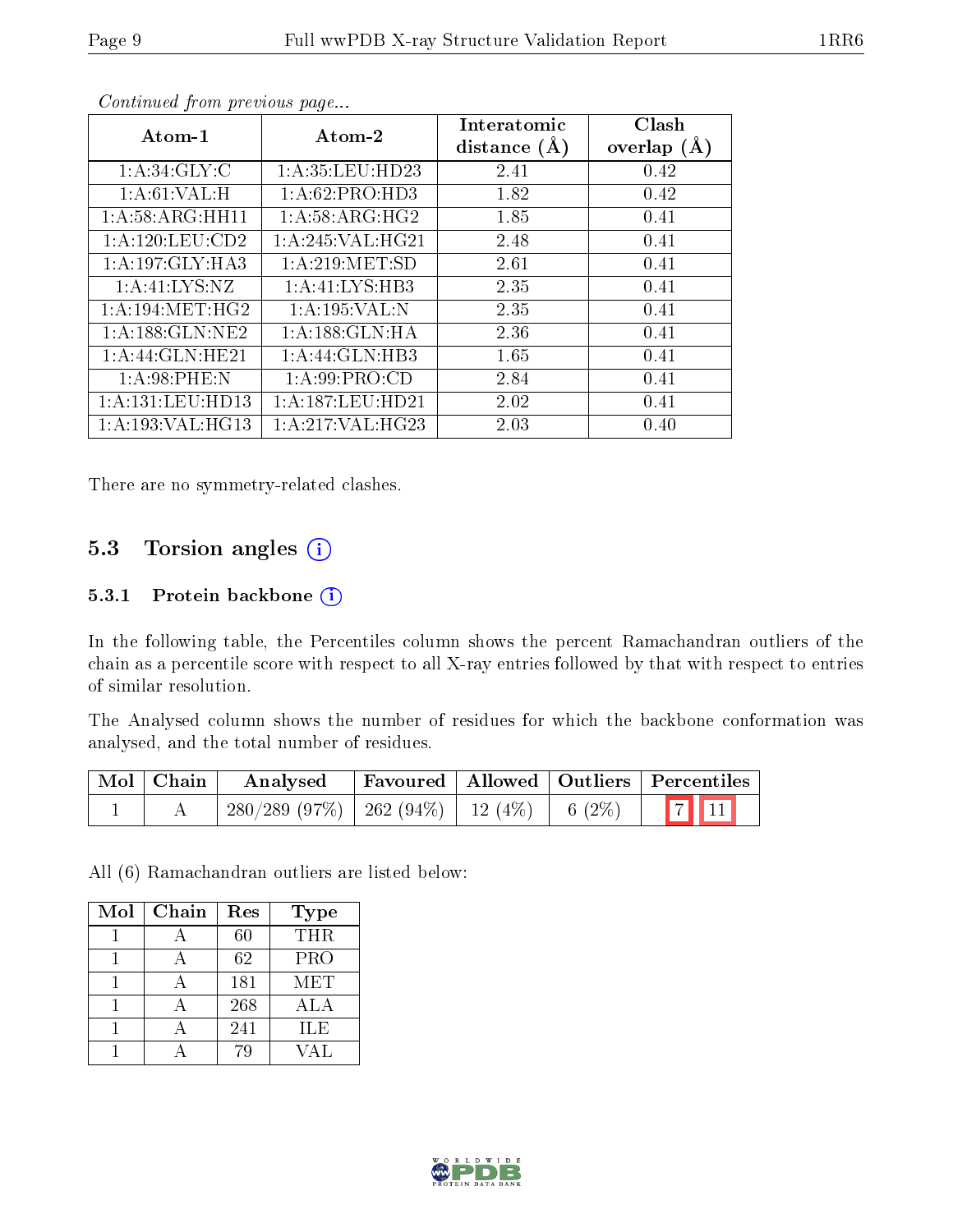#### 5.3.2 Protein sidechains  $(i)$

In the following table, the Percentiles column shows the percent sidechain outliers of the chain as a percentile score with respect to all X-ray entries followed by that with respect to entries of similar resolution.

The Analysed column shows the number of residues for which the sidechain conformation was analysed, and the total number of residues.

| Mol   Chain | $\boldsymbol{\mathrm{Analysed}}$                | Rotameric   Outliers   Percentiles |  |  |
|-------------|-------------------------------------------------|------------------------------------|--|--|
|             | $234/240$ (98\%)   226 (97\%)   8 (3\%)   37 63 |                                    |  |  |

All (8) residues with a non-rotameric sidechain are listed below:

| Mol | Chain | Res | Type       |
|-----|-------|-----|------------|
|     | А     | 3   | <b>ASN</b> |
|     | А     | 56  | PHE        |
| 1   | А     | 84  | $\rm{ARG}$ |
| 1   | А     | 128 | <b>ASP</b> |
| 1   | А     | 186 | GLU        |
| 1   | А     | 231 | <b>CYS</b> |
|     |       | 269 | <b>GLN</b> |
|     |       | 271 | LEU        |

Some sidechains can be flipped to improve hydrogen bonding and reduce clashes. All (7) such sidechains are listed below:

| Mol | Chain | Res | <b>Type</b>      |
|-----|-------|-----|------------------|
|     |       | 3   | $\overline{ASN}$ |
|     |       | 23  | HIS              |
|     |       | 26  | <b>GLN</b>       |
|     |       | 44  | <b>GLN</b>       |
|     |       | 64  | <b>HIS</b>       |
|     |       | 188 | <b>GLN</b>       |
|     |       | 273 | <b>GLN</b>       |

#### $5.3.3$  RNA  $(i)$

There are no RNA molecules in this entry.

#### 5.4 Non-standard residues in protein, DNA, RNA chains  $(i)$

There are no non-standard protein/DNA/RNA residues in this entry.

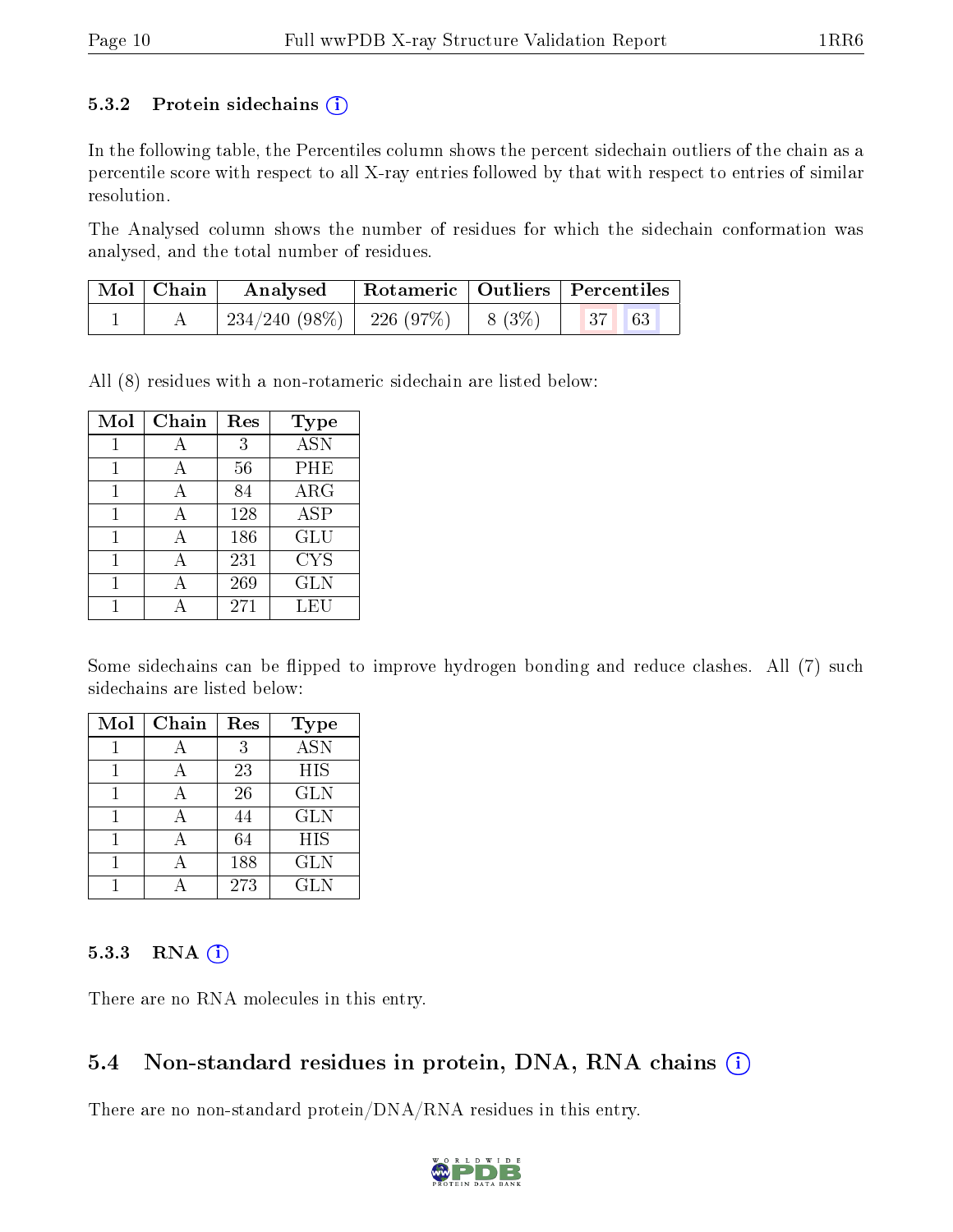### 5.5 Carbohydrates (i)

There are no carbohydrates in this entry.

### 5.6 Ligand geometry  $(i)$

4 ligands are modelled in this entry.

In the following table, the Counts columns list the number of bonds (or angles) for which Mogul statistics could be retrieved, the number of bonds (or angles) that are observed in the model and the number of bonds (or angles) that are defined in the Chemical Component Dictionary. The Link column lists molecule types, if any, to which the group is linked. The Z score for a bond length (or angle) is the number of standard deviations the observed value is removed from the expected value. A bond length (or angle) with  $|Z| > 2$  is considered an outlier worth inspection. RMSZ is the root-mean-square of all Z scores of the bond lengths (or angles).

| Mol            |                 | Chain | Res |  |          | Link |             | Bond lengths |      | Bond angles |  |  |
|----------------|-----------------|-------|-----|--|----------|------|-------------|--------------|------|-------------|--|--|
|                | Type            |       |     |  | Counts   | RMSZ | # $ Z  > 2$ | Counts       | RMSZ | $\# Z  > 2$ |  |  |
| $\overline{2}$ | PO <sub>4</sub> |       | 403 |  | 4,4,4    | 1.87 | $2(50\%)$   | 6,6,6        | 1.26 |             |  |  |
| 3              | IMH             |       | 300 |  | 19,21,21 | 1.97 | $(36\%)$    | 15,31,31     | 2.09 | 5(33%)      |  |  |
| $\overline{2}$ | PO <sub>4</sub> |       | 402 |  | 4,4,4    | 1.72 | $2(50\%)$   | 6,6,6        | 1.26 |             |  |  |
| $\overline{2}$ | PO <sub>4</sub> |       | 401 |  | 4,4,4    | 1.74 | (25%)       | 6,6,6        | 1.28 |             |  |  |

In the following table, the Chirals column lists the number of chiral outliers, the number of chiral centers analysed, the number of these observed in the model and the number defined in the Chemical Component Dictionary. Similar counts are reported in the Torsion and Rings columns. '-' means no outliers of that kind were identified.

|      |         |        | Mol   Type   Chain   Res   Link   Chirals   Torsions   Rings |  |
|------|---------|--------|--------------------------------------------------------------|--|
| TMH. | $300$ - | $\sim$ | $\mid 0/2/22/22 \mid 0/3/3/3 \mid$                           |  |

All (12) bond length outliers are listed below:

| Mol            | Chain | Res | <b>Type</b> | Atoms      | $\mathbf{Z}$ | Observed $(A)$ | Ideal(A) |
|----------------|-------|-----|-------------|------------|--------------|----------------|----------|
| 3              | А     | 300 | IMH         | $C2-N3$    | 3.81         | 1.38           | 1.32     |
| 3              | А     | 300 | IMH         | $C2-N1$    | 3.57         | 1.40           | 1.33     |
| 3              | А     | 300 | IMH         | $C3'-C4'$  | $-3.26$      | 1.50           | 1.53     |
| $\overline{2}$ | А     | 401 | PO4         | $P-O2$     | $-2.81$      | 1.46           | 1.54     |
| 3              | А     | 300 | IMH         | $C4-N3$    | 2.80         | 1.40           | 1.37     |
| $\overline{2}$ | А     | 403 | PO4         | $P-O2$     | $-2.61$      | 1.46           | 1.54     |
| 3              | A     | 300 | IMH         | $C8-N7$    | $-2.56$      | 1.31           | 1.36     |
| $\overline{2}$ | А     | 402 | PO4         | $P-O2$     | $-2.39$      | 1.47           | 1.54     |
| 3              | А     | 300 | IMH         | $C4'$ -N4' | $-2.37$      | 1.44           | 1.48     |

Continued on next page...

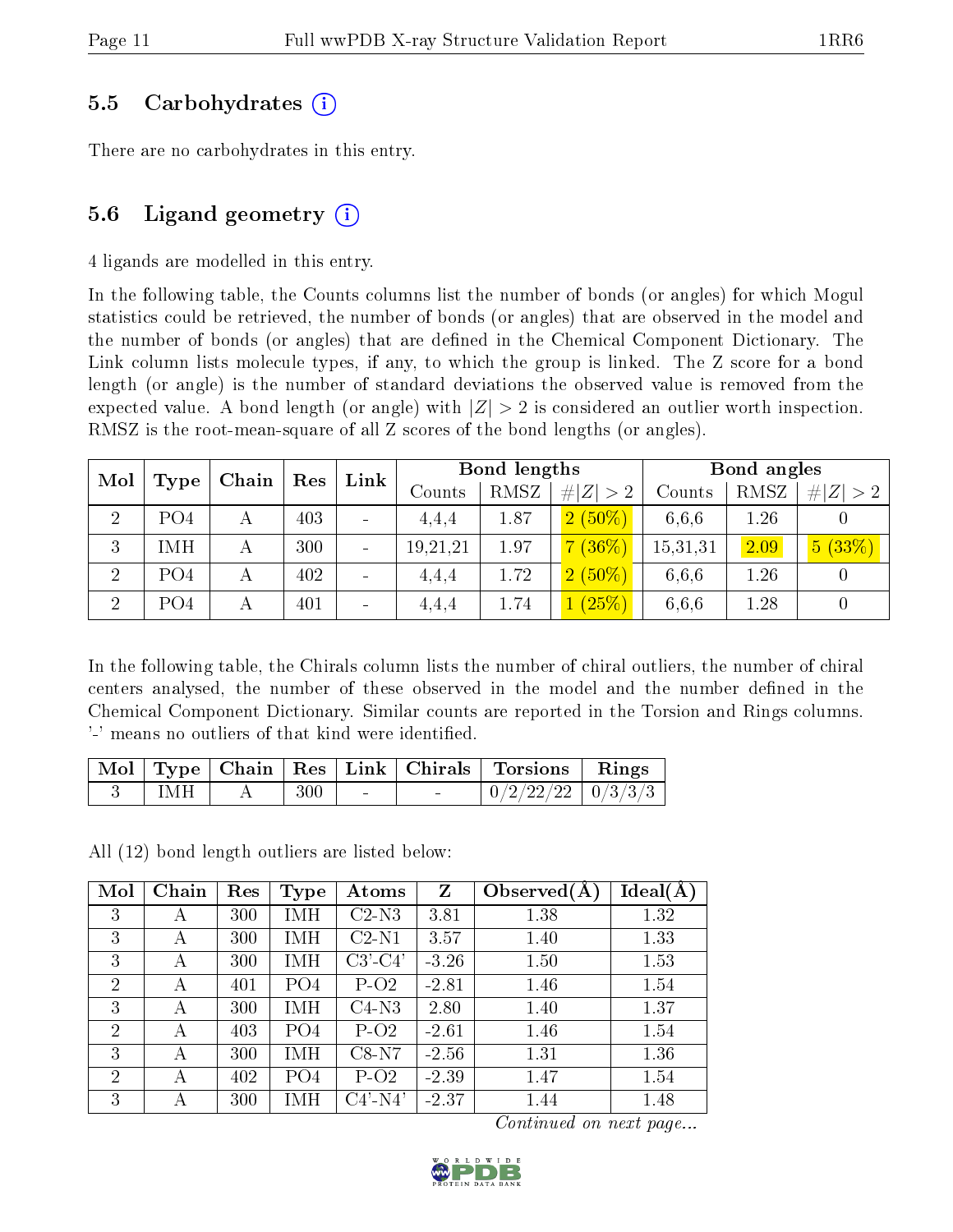| Mol | Chain   $\text{Res}$   $\text{Type}$ |     |           | $\mid$ Atoms        |         | $\top$ Observed(A) | $ $ Ideal $(A)$ |
|-----|--------------------------------------|-----|-----------|---------------------|---------|--------------------|-----------------|
|     |                                      | 300 | IMH       | $CI'$ -N4'          | $-2.15$ |                    |                 |
|     |                                      |     | $P\Omega$ | $P-O3$              | $-2.11$ | I .48              | $1.54\,$        |
|     |                                      | 403 |           | $P$ -O <sub>3</sub> | $-2.05$ |                    | $1.54\,$        |

Continued from previous page...

All (5) bond angle outliers are listed below:

| Mol | Chain | Res | Type       | Atoms          |         | Observed $\binom{o}{c}$ | Ideal(°) |
|-----|-------|-----|------------|----------------|---------|-------------------------|----------|
| 2   |       | 300 | IMH        | $N3-C2-N1$     | $-4.03$ | 122.38                  | 128.68   |
| R   |       | 300 | <b>IMH</b> | $O6-C6-C5$     | 3.99    | 127.13                  | 119.67   |
|     |       | 300 | <b>IMH</b> | $C9-C8-N7$     | 3.28    | 115.05                  | 108.79   |
| २   |       | 300 | IMH        | $O3'$ -C3'-C4' | $-2.83$ | 105.36                  | 112.92   |
|     |       | 300 | IMH        | $C2-N1-C6$     | 2.16    | 124.20                  | 116.95   |

There are no chirality outliers.

There are no torsion outliers.

There are no ring outliers.

2 monomers are involved in 2 short contacts:

|  |  | Mol   Chain   Res   Type   Clashes   Symm-Clashes |
|--|--|---------------------------------------------------|
|  |  |                                                   |
|  |  |                                                   |

The following is a two-dimensional graphical depiction of Mogul quality analysis of bond lengths, bond angles, torsion angles, and ring geometry for all instances of the Ligand of Interest. In addition, ligands with molecular weight > 250 and outliers as shown on the validation Tables will also be included. For torsion angles, if less then 5% of the Mogul distribution of torsion angles is within 10 degrees of the torsion angle in question, then that torsion angle is considered an outlier. Any bond that is central to one or more torsion angles identified as an outlier by Mogul will be highlighted in the graph. For rings, the root-mean-square deviation (RMSD) between the ring in question and similar rings identified by Mogul is calculated over all ring torsion angles. If the average RMSD is greater than 60 degrees and the minimal RMSD between the ring in question and any Mogul-identified rings is also greater than 60 degrees, then that ring is considered an outlier. The outliers are highlighted in purple. The color gray indicates Mogul did not find sufficient equivalents in the CSD to analyse the geometry.

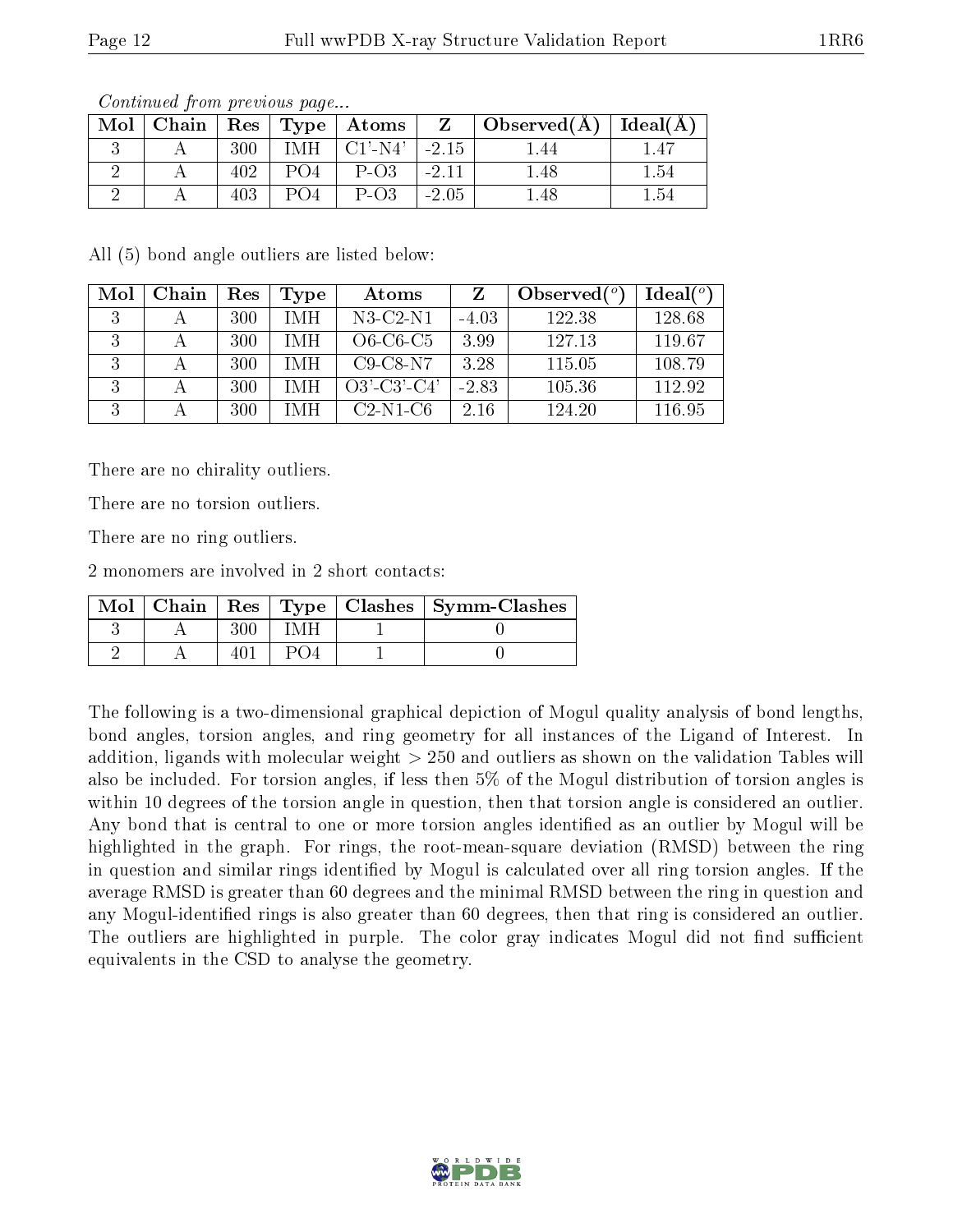

### 5.7 [O](https://www.wwpdb.org/validation/2017/XrayValidationReportHelp#nonstandard_residues_and_ligands)ther polymers (i)

There are no such residues in this entry.

## 5.8 Polymer linkage issues (i)

There are no chain breaks in this entry.

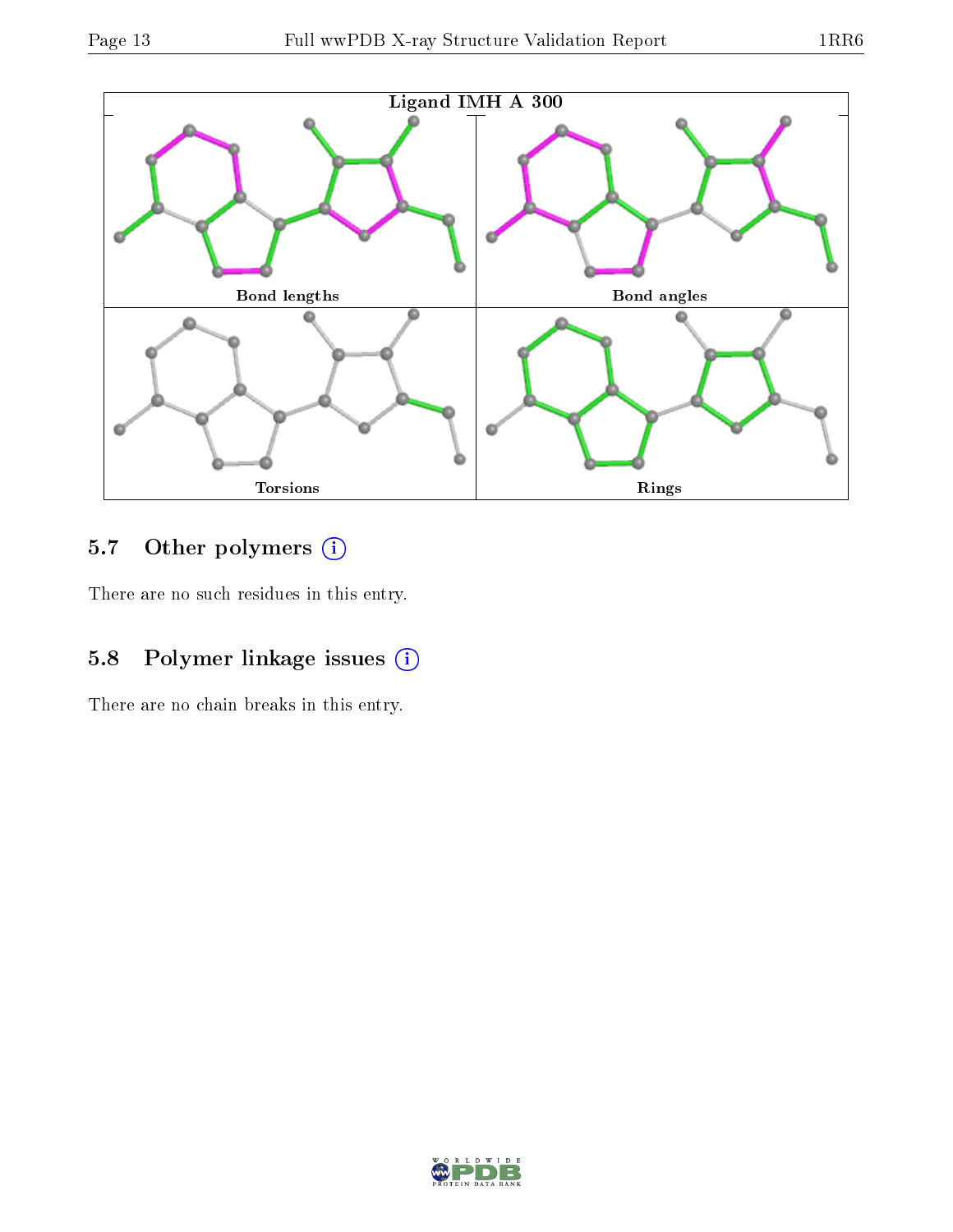## 6 Fit of model and data  $(i)$

### 6.1 Protein, DNA and RNA chains  $(i)$

In the following table, the column labelled  $#RSRZ> 2'$  contains the number (and percentage) of RSRZ outliers, followed by percent RSRZ outliers for the chain as percentile scores relative to all X-ray entries and entries of similar resolution. The OWAB column contains the minimum, median,  $95<sup>th</sup>$  percentile and maximum values of the occupancy-weighted average B-factor per residue. The column labelled ' $Q< 0.9$ ' lists the number of (and percentage) of residues with an average occupancy less than 0.9.

| Mol | $\mid$ Chain | Analysed        | ${ <\hspace{-1.5pt} {\rm RSRZ}\hspace{-1.5pt}>}$ | $\rm \#RSRZ{>}2$                    | $\text{OWAB}(\AA^2)   \text{Q}<0.9$ |  |
|-----|--------------|-----------------|--------------------------------------------------|-------------------------------------|-------------------------------------|--|
|     |              | $-282/289(97%)$ | 0.34                                             | 23 (8\%)   11   11   29, 55, 84, 93 |                                     |  |

All (23) RSRZ outliers are listed below:

| Mol            | Chain              | Res             | Type                    | <b>RSRZ</b>      |
|----------------|--------------------|-----------------|-------------------------|------------------|
| $\mathbf{1}$   | $\boldsymbol{A}$   | 65              | ALA                     | 7.2              |
| $\overline{1}$ | $\overline{A}$     | 64              | <b>HIS</b>              | 5.8              |
| $\overline{1}$ | $\overline{A}$     | 60              | <b>THR</b>              | 4.9              |
| $\overline{1}$ | $\overline{\rm A}$ | 252             | <b>LEU</b>              | 4.5              |
| $\overline{1}$ | $\overline{A}$     | $\overline{61}$ | $\overline{\text{VAL}}$ | $\overline{4.1}$ |
| $\overline{1}$ | $\overline{\rm A}$ | 59              | <b>SER</b>              | $3.9\,$          |
| $\overline{1}$ | $\overline{A}$     | 63              | <b>GLY</b>              | $\overline{3}.8$ |
| $\overline{1}$ | $\overline{A}$     | 184             | GLN                     | 3.8              |
| $\mathbf{1}$   | $\overline{A}$     | 249             | <b>TYR</b>              | 3.3              |
| $\overline{1}$ | $\overline{A}$     | 250             | $\overline{{\rm GLU}}$  | $\overline{3.2}$ |
| $\mathbf{1}$   | $\overline{A}$     | 265             | <b>LYS</b>              | $\overline{3.1}$ |
| $\overline{1}$ | $\overline{\rm A}$ | 182             | $\overline{\text{GLY}}$ | $\overline{3.1}$ |
| $\overline{1}$ | $\overline{A}$     | $\overline{62}$ | $\overline{\text{PRO}}$ | $\overline{3.0}$ |
| $\mathbf{1}$   | $\overline{\rm A}$ | 181             | $ME\overline{T}$        | $3.0\,$          |
| $\overline{1}$ | $\overline{A}$     | $\overline{22}$ | $\overline{\text{LYS}}$ | $\overline{2.9}$ |
| $\overline{1}$ | $\overline{A}$     | 258             | $\overline{{\rm GLU}}$  | 2.8              |
| $\overline{1}$ | $\overline{\rm A}$ | 254             | $\overline{\text{LYS}}$ | $2.6\,$          |
| $\overline{1}$ | $\overline{A}$     | 186             | $\overline{{\rm GLU}}$  | $2.\overline{5}$ |
| $\overline{1}$ | $\overline{\rm A}$ | 253             | GLU                     | 2.4              |
| $\overline{1}$ | $\overline{A}$     | 79              | <b>VAL</b>              | 2.2              |
| $\overline{1}$ | $\overline{A}$     | 133             | ${\rm ARG}$             | 2.2              |
| $\overline{1}$ | $\overline{A}$     | 255             | $\overline{\rm ALA}$    | $\overline{2.1}$ |
| $\mathbf{1}$   | $\overline{\rm A}$ | 58              | $\rm{ARG}$              | $2.0\,$          |

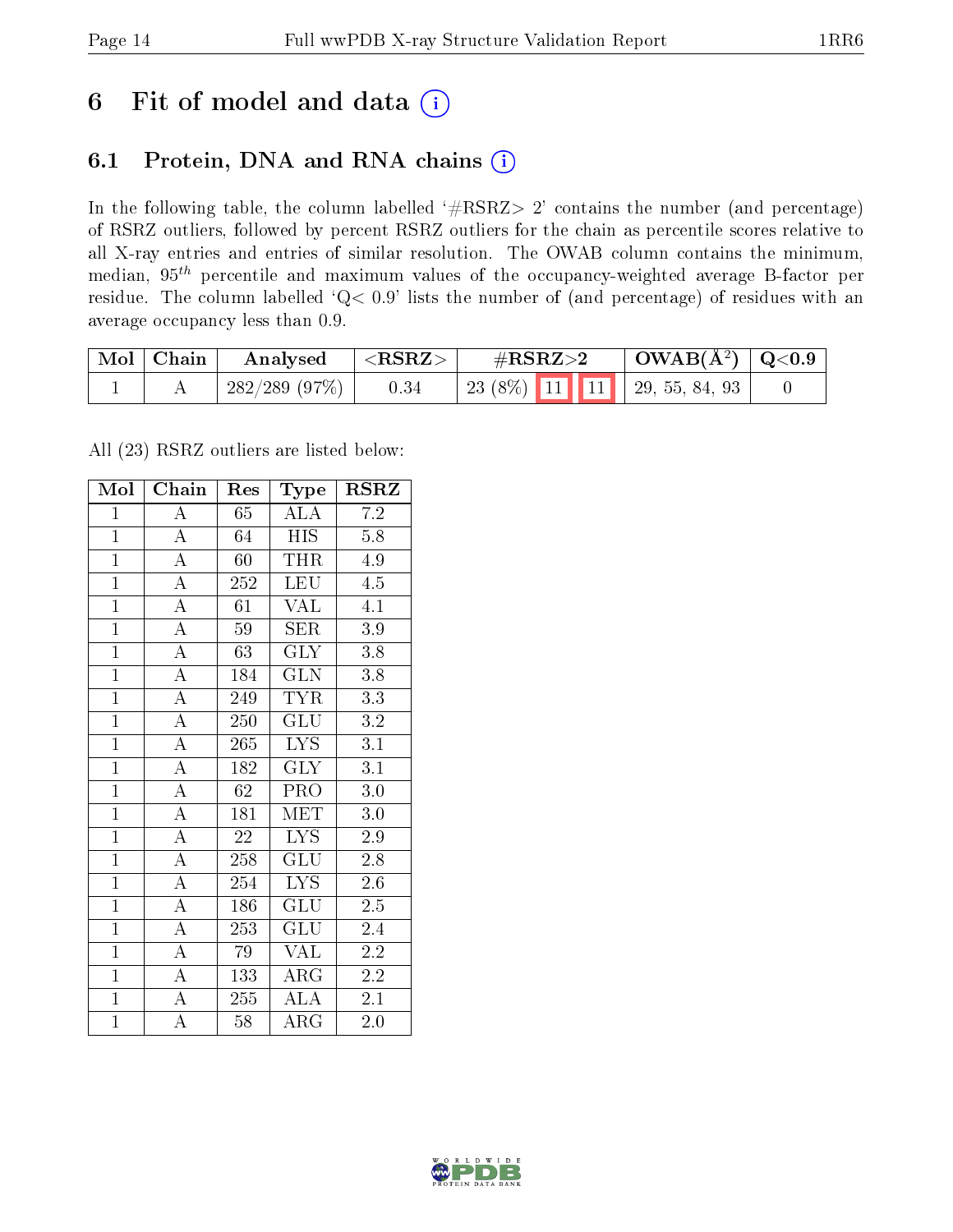#### 6.2 Non-standard residues in protein, DNA, RNA chains  $(i)$

There are no non-standard protein/DNA/RNA residues in this entry.

#### 6.3 Carbohydrates  $(i)$

There are no carbohydrates in this entry.

### 6.4 Ligands  $(i)$

In the following table, the Atoms column lists the number of modelled atoms in the group and the number defined in the chemical component dictionary. The B-factors column lists the minimum, median,  $95<sup>th</sup>$  percentile and maximum values of B factors of atoms in the group. The column labelled  $Q < 0.9$ ' lists the number of atoms with occupancy less than 0.9.

| Mol | Type             | Chain | Res | Atoms | $_{\rm RSCC}$ | RSR  | $\overline{\phantom{a}}$ B-factors $\overline{(\text{A}^2)}$ | Q <sub>0.9</sub> |
|-----|------------------|-------|-----|-------|---------------|------|--------------------------------------------------------------|------------------|
|     | I MH             |       | 300 | 19/19 | 0.87          | 0.20 | 53,57,65,66                                                  |                  |
|     | PO <sub>4</sub>  |       | 402 | 5/5   | 0.92          | 0.17 | 72,74,75,76                                                  |                  |
|     | P <sub>O</sub> 4 |       | 403 | 5/5   | 0.95          | 0.17 | 88,88,88,89                                                  |                  |
|     | PO4              |       | 401 | 5/5   | 0.98          | 0.10 | 60,60,61,61                                                  |                  |

The following is a graphical depiction of the model fit to experimental electron density of all instances of the Ligand of Interest. In addition, ligands with molecular weight  $> 250$  and outliers as shown on the geometry validation Tables will also be included. Each fit is shown from different orientation to approximate a three-dimensional view.